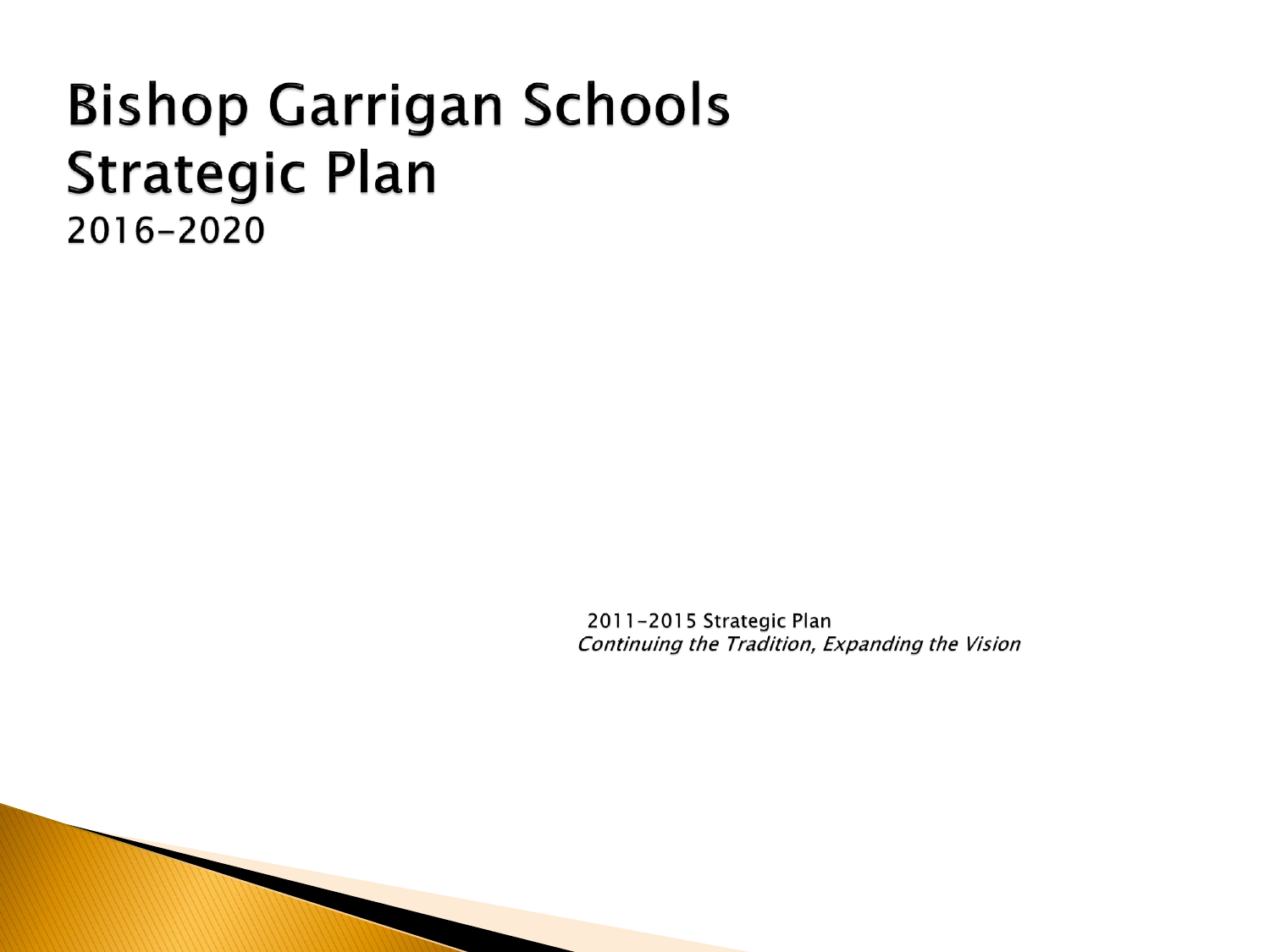Mission Statement

Bishop Garrigan Schools are dedicated to providing quality, parish supported, value centered Catholic education to students and families of north central Iowa. We seek to achieve a balance between Christian social conscience and academic excellence through a combination of belief in God, service to our fellow human beings, intellectual preparation, and physical development.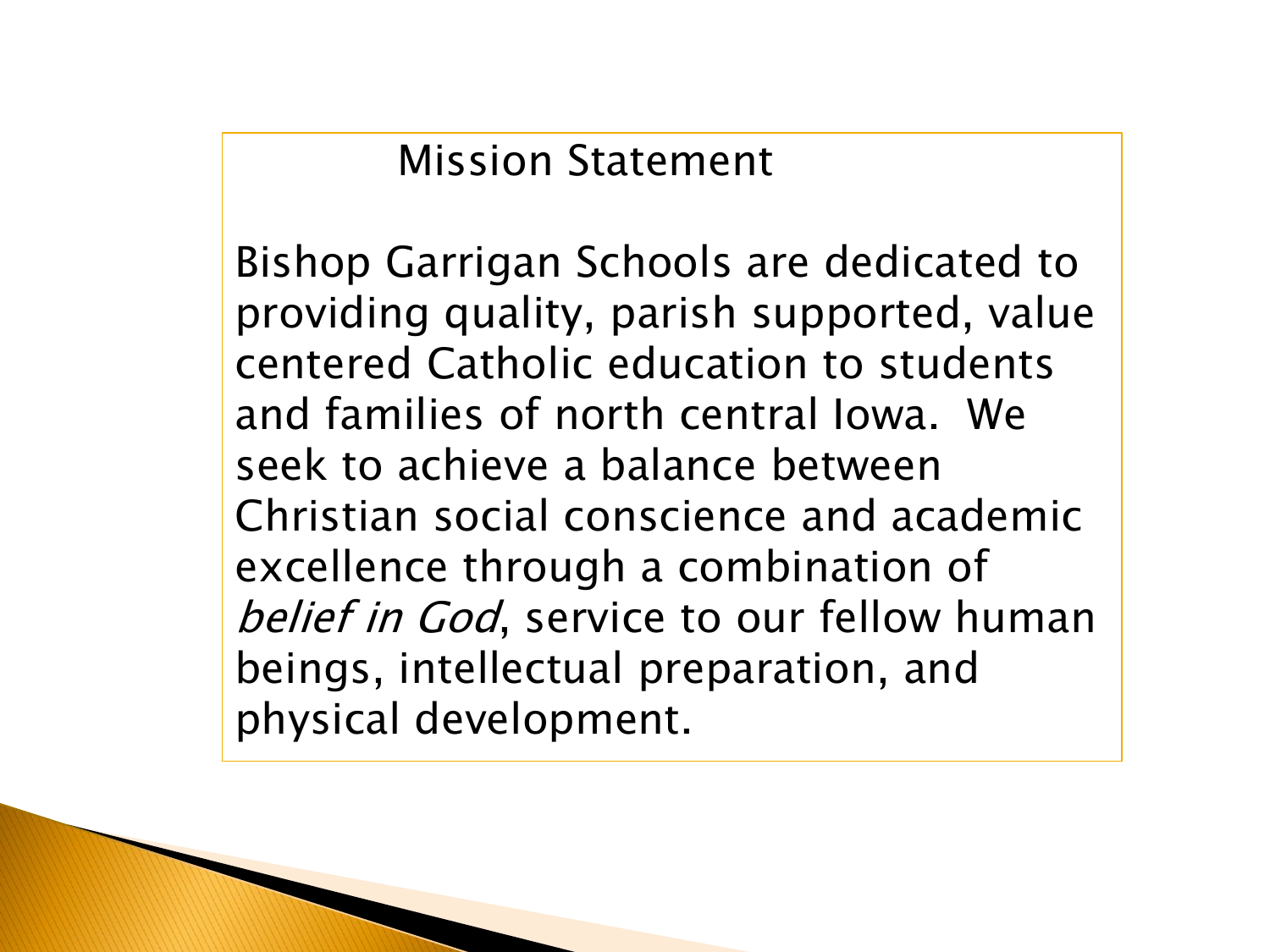# 2011-2015 Accomplishments

Revised mission statement to emphasize parish commitment **Initiated Strong Catholic Families process** Clustered corporate parishes with priests Conducted a capital campaign Completed extensive interior room renovations Constructed a new addition at the BG Campus Finished boiler controls at Seton Campus Began building updates at Seton Campus Moved grades 4-8 to the BG Campus Updated technology speed, wireless and mobility Instituted a 3 year financial projection plan Developed a facilities progress plan Provided PD for differentiated instruction Started the summer academy Implemented ASAP (After school achievement program)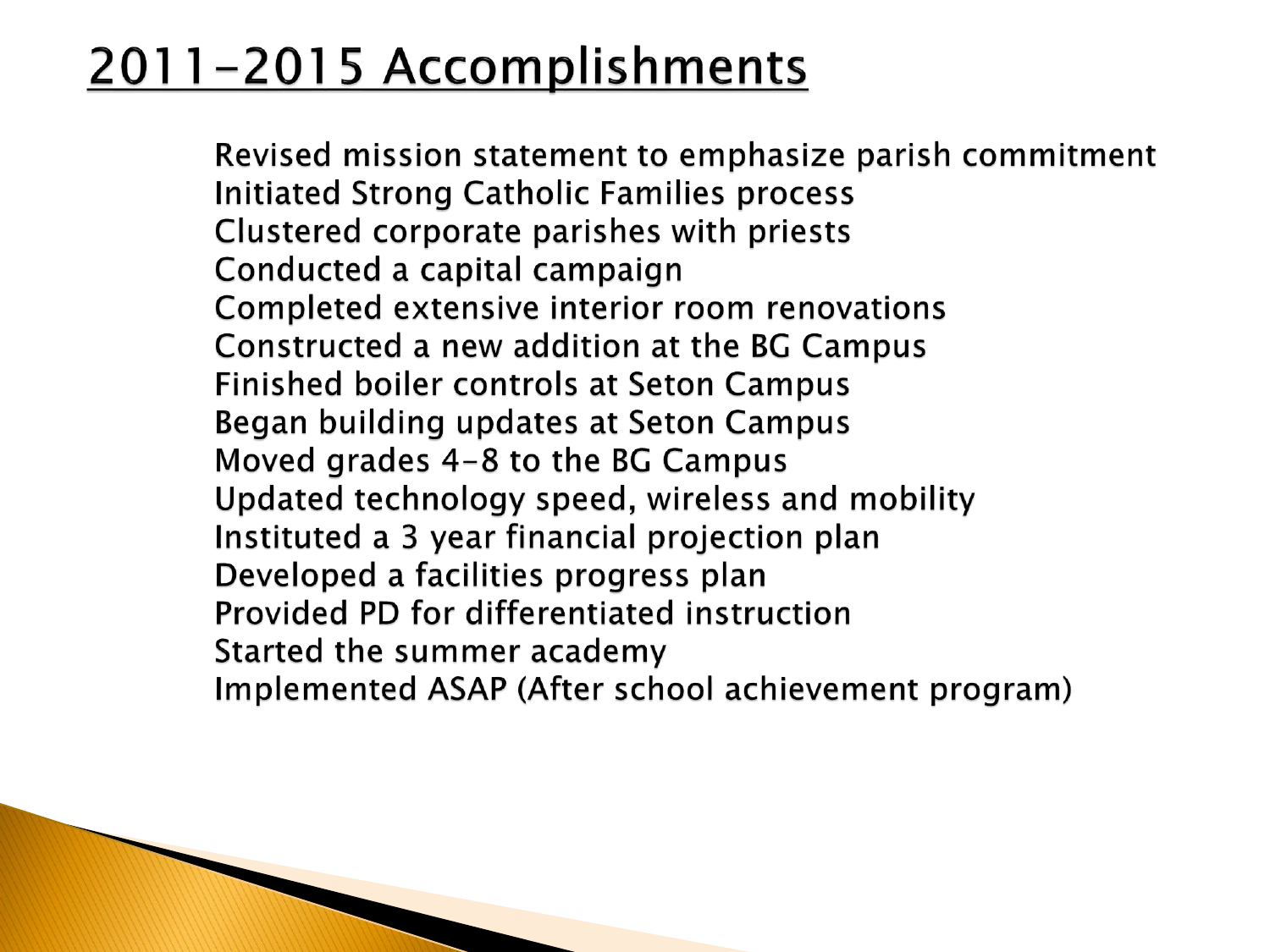#### Demographics and Trends

Transportation:

Bancroft shuttle, Humboldt shuttle, Cylinder, West Bend Route



Parishes with students attending Bishop Garrigan Schools: St Cecelia, St Michaels, St Joseph Bode, St Joseph Wesley, St Benedict, St Johns, Sacred Heart Livermore, St Peter and Paul, Sacred Heart Ledyard, St Mary Humboldt, Holy Family Emmetsburg, **Sacred Heart Spencer**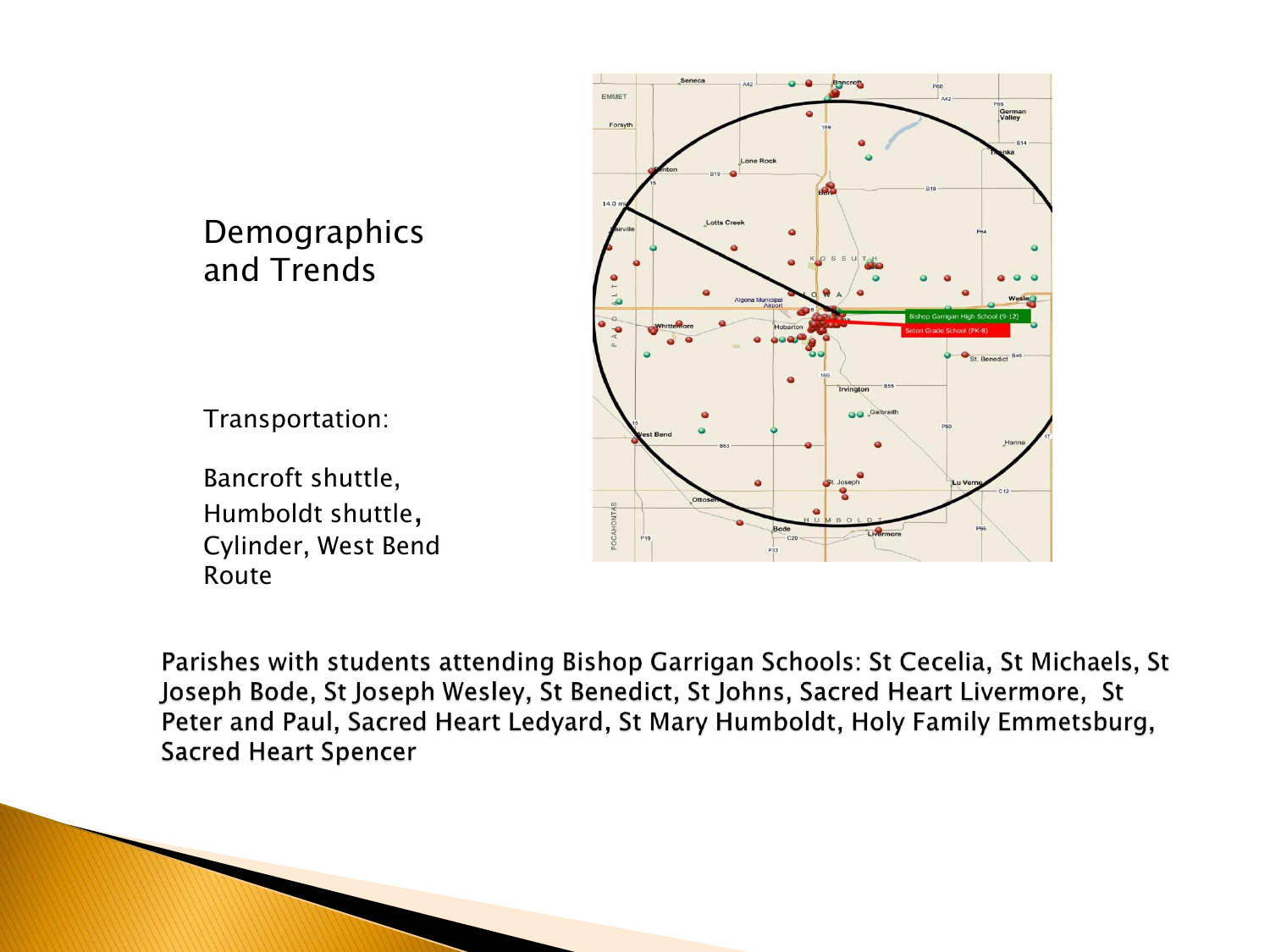Enrollment Projection The Communication Communication Communication Communication Communication Near: Enrollment 15-16

|                         | Corporates |                         |                         |                               |                             | NonCor |                                |                |                |                |                                |                            |                                |                         |             |
|-------------------------|------------|-------------------------|-------------------------|-------------------------------|-----------------------------|--------|--------------------------------|----------------|----------------|----------------|--------------------------------|----------------------------|--------------------------------|-------------------------|-------------|
|                         | St. Mich   | St. Ben                 | Wesley                  | St. Cecelia                   | Bode                        | St Jhn | L'yard                         | L'more         | WB             | HolyFam        | St Pat                         | <b>H'boldt</b>             | Spencer                        | Protestant              | Totals      |
|                         |            |                         |                         |                               |                             |        |                                |                |                |                |                                |                            |                                |                         |             |
| 3 yr old                |            |                         |                         |                               |                             |        | $\mathbf{0}$<br>$\mathbf 0$    |                | $\mathbf 0$    | $\pmb{0}$      | $\pmb{0}$                      | $\mathbf 0$                | $\mathbf 0$<br>$\mathbf 0$     |                         | $\mathbf 0$ |
| 4 yr old                |            |                         |                         |                               |                             |        |                                |                | $\mathbf 0$    |                | $\mathbf 0$                    | $\mathbf 0$                | $\pmb{0}$<br>$\mathbf 0$       |                         | $\mathbf 0$ |
| K-Prep                  |            |                         | $\mathbf{1}$            | $\mathbf{1}$                  | $\overline{c}$<br>$\pmb{0}$ |        | $\overline{0}$<br>$\mathbf{1}$ |                | $\pmb{0}$      | $\overline{2}$ | $\pmb{0}$                      | $\mathbf 0$                | $\overline{0}$<br>$\mathbf{0}$ | $\overline{\mathbf{3}}$ | 11          |
|                         |            |                         |                         |                               |                             |        |                                |                |                |                |                                |                            |                                |                         |             |
| K                       |            | $\overline{\mathbf{3}}$ | $\mathbf{1}$            | 19<br>$\mathbf{1}$            | $\mathbf{2}$                |        | $\overline{c}$                 | $\mathbf{1}$   | $\pmb{0}$      | $\mathbf{1}$   | $\mathbf 0$                    | $\mathbf{O}$               | $\mathbf{O}$<br>$\mathbf 0$    | $\overline{\mathbf{3}}$ | 33          |
| $\mathbf{1}$            |            | $\overline{2}$          | $\overline{\mathbf{3}}$ | 14<br>$\mathsf 3$             | $\mathbf{1}$                |        | 3                              | $\pmb{0}$      | $\pmb{0}$      | $\mathbf 0$    | $\mathbf 0$<br>$\mathbf{1}$    |                            | $\pmb{0}$<br>$\mathbf{O}$      | $\mathbf{1}$            | 28          |
| $\overline{2}$          |            | $\overline{2}$          | $\mathbf{1}$            | 20<br>$\mathbf{1}$            | $\mathbf{1}$                |        | $\overline{3}$                 | $\pmb{0}$      | $\mathbf{1}$   | $\mathbf 0$    | $\mathbf 0$                    | $\mathbf 0$                | $\pmb{0}$<br>$\mathbf 0$       | $\overline{4}$          | 33          |
| $\overline{\mathbf{3}}$ |            | $\overline{\mathbf{3}}$ | $\overline{2}$          | 20<br>$\overline{\mathbf{3}}$ | $\overline{2}$              |        | $\overline{4}$                 | $\pmb{0}$      | $\mathbf{1}$   | $\overline{3}$ | $\mathbf 0$                    | $\overline{0}$             | $\mathbf 0$<br>$\mathbf 0$     | $\overline{c}$          | 40          |
| $\overline{\mathbf{4}}$ |            | $\mathbf{1}$            | $\overline{\mathbf{3}}$ | 24<br>$\pmb{0}$               | $\mathbf{1}$                |        | $\overline{\mathbf{3}}$        | $\pmb{0}$      | $\mathbf 0$    | $\mathbf 0$    | $\mathbf{1}$<br>$\mathbf{1}$   |                            | $\mathbf 0$<br>$\mathbf 0$     | $\overline{\mathbf{4}}$ | 38          |
| 5                       |            | $\overline{\mathbf{3}}$ | $\overline{c}$          | $\pmb{0}$<br>18               | $\mathbf{1}$                |        | $\overline{7}$<br>$\mathbf{1}$ |                | $\mathbf{1}$   | $\mathbf 0$    | $\mathbf 0$                    | $\pmb{0}$                  | $\pmb{0}$                      | $\overline{c}$          | 36          |
| $6\overline{6}$         |            | $\mathbf{1}$            | $\overline{c}$          | 19<br>$\overline{c}$          | $\overline{c}$              |        | $\overline{c}$                 | $\mathbf 0$    | $\mathbf{1}$   | $\mathbf{0}$   | $\mathbf{0}$<br>$\overline{1}$ |                            | $\mathbf 0$<br>$\mathbf{O}$    | 5                       | 35          |
| $\overline{7}$          |            | $\overline{4}$          | $\mathbf{1}$            | 26<br>$\mathbf{1}$            | $\mathbf{1}$                |        | $\overline{3}$                 | $\mathbf 0$    | $\mathbf{1}$   | $\mathbf{0}$   | $\mathbf{1}$                   | $\mathbf 0$                | $\mathbf 0$<br>$\mathbf{1}$    | $\mathbf{1}$            | 40          |
| $\bf{8}$                |            | $5\overline{)}$         | $\mathbf 0$             | 21<br>$\bf 0$                 | $\overline{1}$              |        | 6                              | $\mathbf{1}$   | $\mathbf{1}$   | $\mathbf 0$    | $\pmb{0}$                      | $\overline{0}$             | $\mathbf 0$<br>$\mathbf 0$     | $\overline{2}$          | 37          |
| <b>Totals</b>           | 24         |                         | 15<br>11                | 181                           | $12$                        | 33     |                                | $\mathsf 3$    | $\sqrt{6}$     | $\overline{4}$ | $\overline{c}$                 | $\overline{\mathbf{3}}$    | $\overline{2}$<br>$\mathbf 0$  | 24                      | 320         |
|                         |            |                         |                         |                               |                             |        |                                |                |                |                |                                |                            |                                |                         |             |
| 9                       |            | $\overline{4}$          | $\mathbf{1}$            | 17<br>$\overline{2}$          | $\overline{\mathsf{3}}$     |        | $\overline{7}$                 | $\pmb{0}$      | $\mathbf{O}$   | $\mathbf 0$    | $\mathbf 0$                    |                            | $\mathbf{1}$                   | $\pmb{0}$               | 37          |
| 10                      |            | $\overline{2}$          | $\overline{c}$          | 25<br>$\mathbf{1}$            | $\mathbf{1}$                |        | $\mathbf{1}$                   | $\pmb{0}$      | $\pmb{0}$      |                | 1                              | $\mathbf 0$                | $\mathbf 0$                    | $\mathbf{1}$            | 36          |
| 11                      |            | $\overline{\mathbf{3}}$ | $\mathbf{1}$            | 22<br>$\mathbf{1}$            | $\overline{a}$              |        | 3                              | $\pmb{0}$      | $\mathbf{1}$   |                | $\pmb{0}$                      | $\pmb{0}$<br>$\mathbf{1}$  | $\mathbf{O}$                   | $\overline{c}$          | 39          |
| 12                      |            | $\overline{4}$          | $\overline{c}$          | 22<br>$\overline{4}$          | $\mathbf 0$                 |        | $\overline{c}$                 | $\mathbf 0$    | $\mathbf{1}$   | $\mathbf 0$    | $\mathbf 0$                    | $\mathbf 0$<br>$\mathbf 0$ | $\mathbf 0$                    | $\pmb{0}$               | 35          |
| <b>Totals</b>           | 13         |                         | $6\phantom{.}6$         | 86<br>$\bf 8$                 | 8                           | 13     |                                | $\overline{0}$ | $\overline{2}$ | $\overline{2}$ | $\mathbf{1}$                   | $\overline{c}$             | $\overline{2}$                 | $\overline{\mathbf{3}}$ | 147         |
|                         |            |                         |                         |                               |                             |        |                                |                |                |                |                                |                            |                                |                         |             |
| Enrollment K-12         |            |                         |                         |                               |                             |        |                                |                |                |                |                                |                            |                                |                         |             |
|                         |            | 467                     |                         |                               |                             |        |                                |                |                |                |                                |                            |                                |                         |             |
|                         |            |                         |                         |                               |                             |        |                                |                |                |                |                                |                            |                                |                         |             |
| Total Enrollment 3yr-12 |            |                         |                         |                               |                             |        |                                |                |                |                |                                |                            |                                |                         |             |
|                         |            | 478                     |                         |                               |                             |        |                                |                |                |                |                                |                            |                                |                         |             |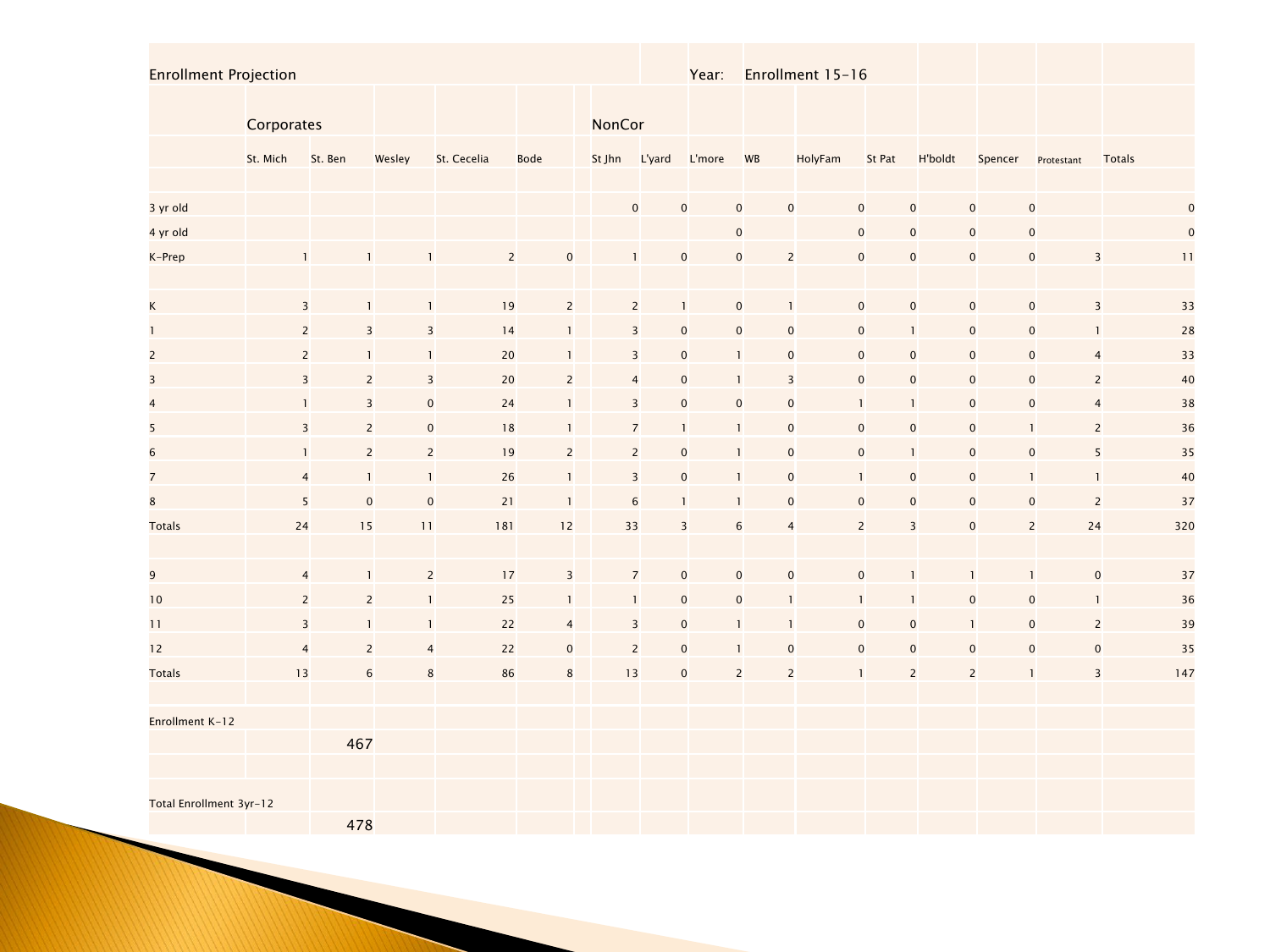**Bishop Garrigan Schools** Funding Projection 2016-2020

Corporate Parish Investment 43% Non-corporate parish 6% Development 13 % Tuition (MLTF) 38%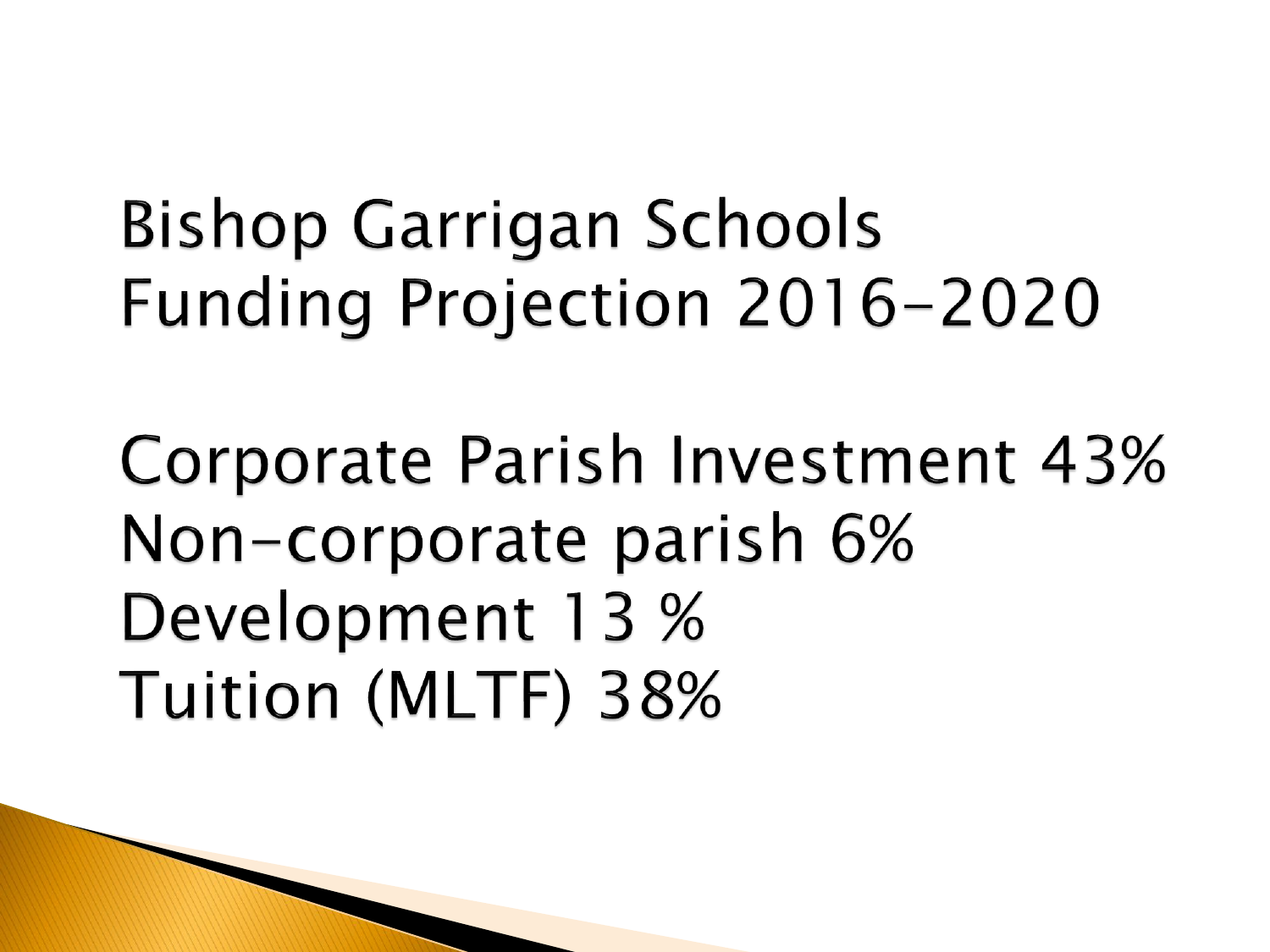Bishop Garrigan Schools Diocese of Sioux City 2015 Median Household Income

?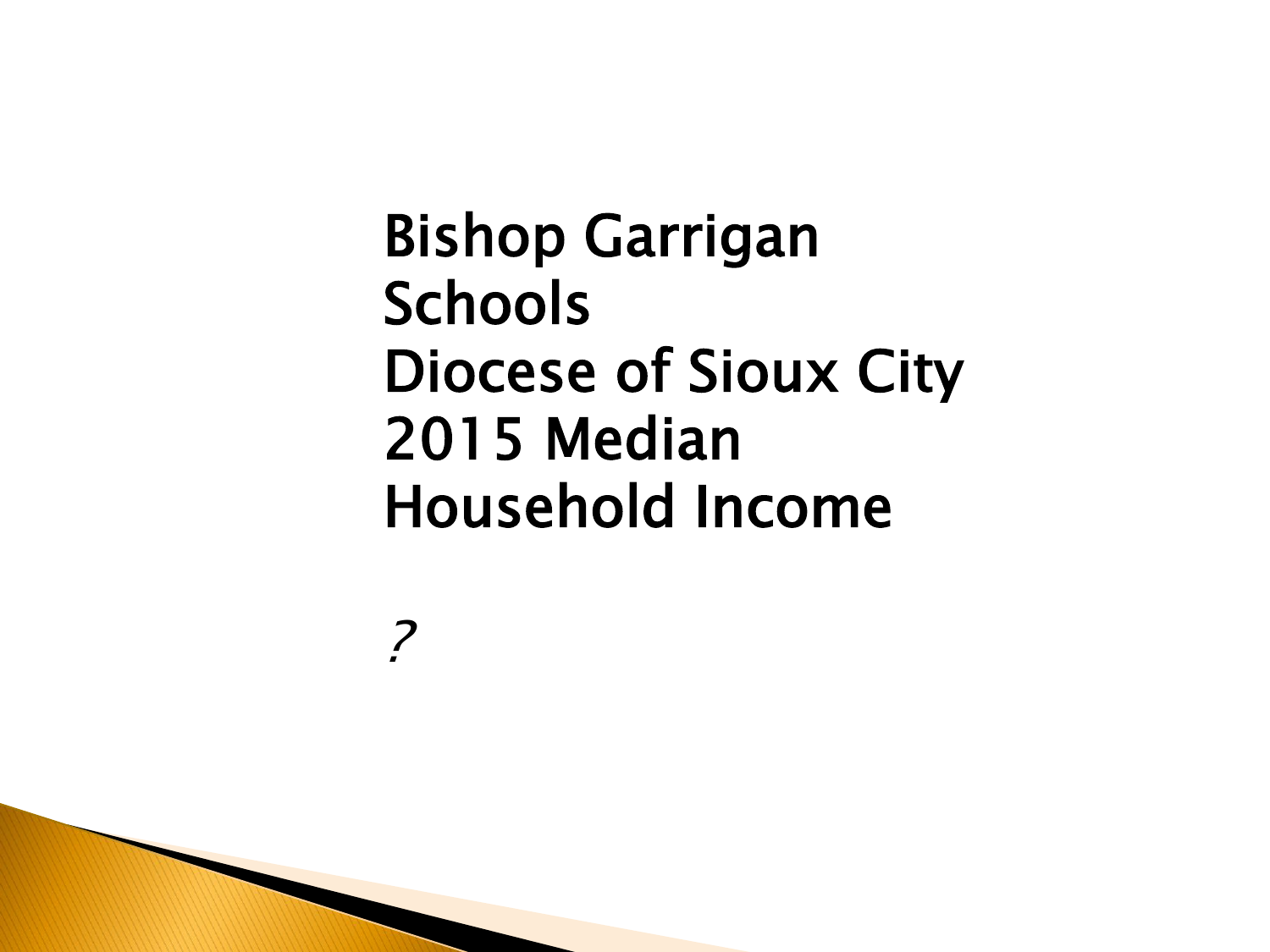# Recommendations

In the following focus areas **Catholic Climate** Development/Enrollment **Facilities** Finance **School Improvement(SIAC)**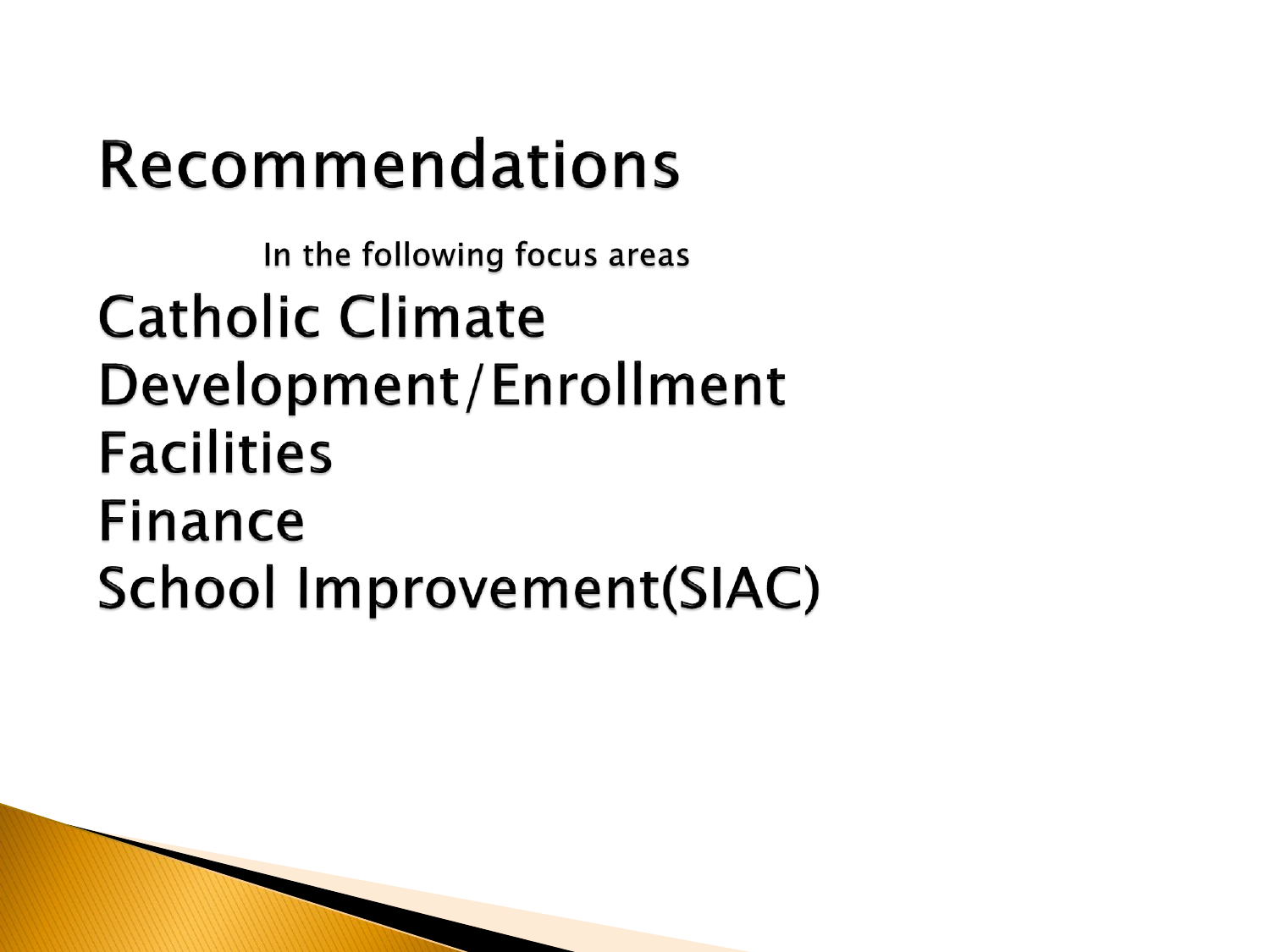Focus Area: Catholic School Climate

Recommendations:

Expand Strong Catholic Families Process

Review Sunday in contrast to school activities

Grow the importance of parish/school relationship (active parishioners)

Review parish cluster in regards to long term viability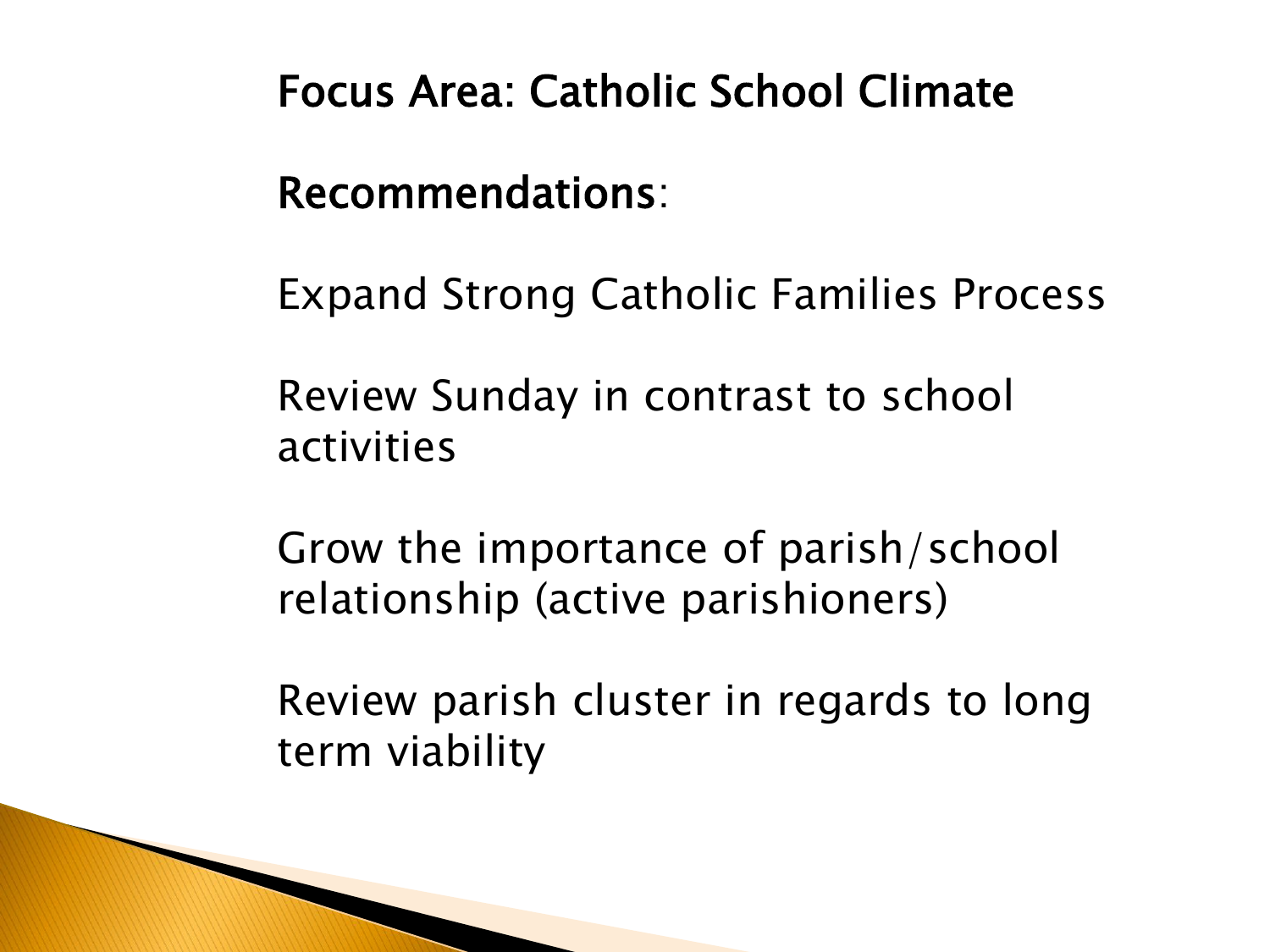## Focus Area: Development/Enrollment

## Recommendations:

Enhance recruitment and enrollment from area Catholic elementary schools

Study potential daycare with implementation if feasible

Review voucher and transfer awards for new families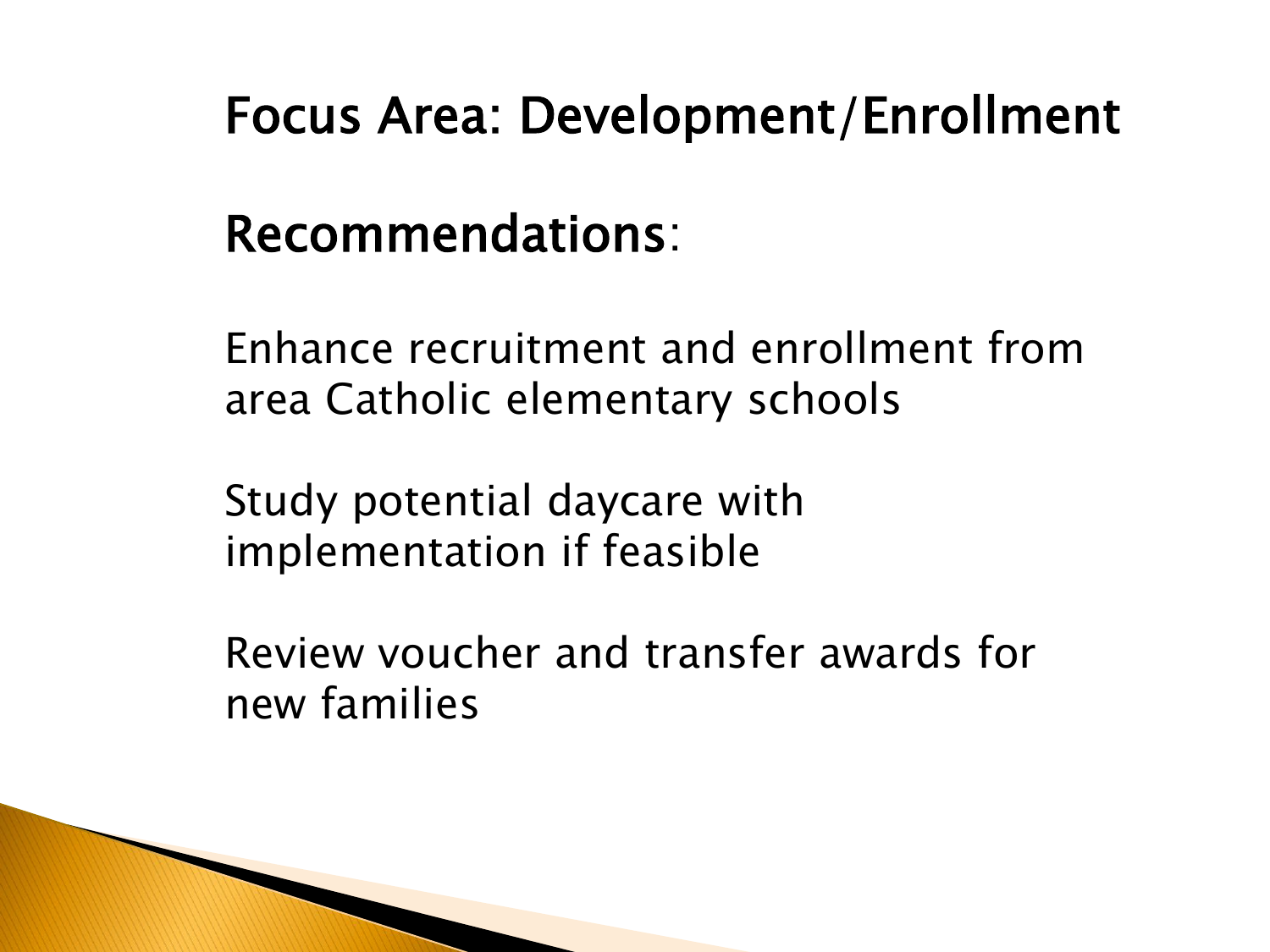#### Focus Area: Facilities

#### Recommendations:

Lighting updates at BG and Seton campuses

Boiler controls at BG campus

Finish BG building roof

Remodel for daycare at Seton campus (If feasible)

West parkway on McCoy Street redone

Back parking lot surfacing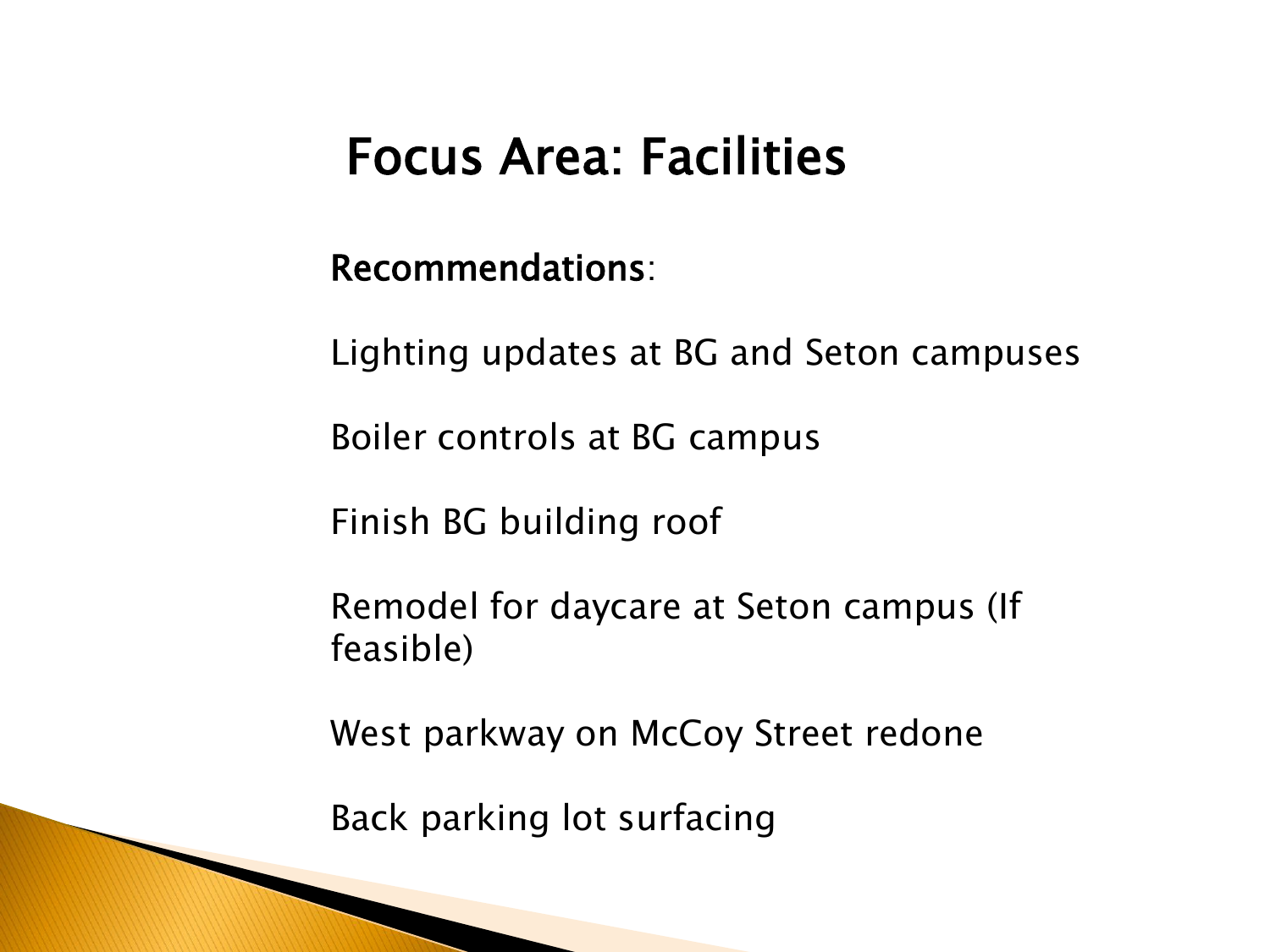# Focus Area: Finance

Recommendations:

Complete pledges from 2013 campaign

Retire debt on new addition

Plan for potential campaign

Grow staff endowment and wages

Support ESA's in conjunction with diocese